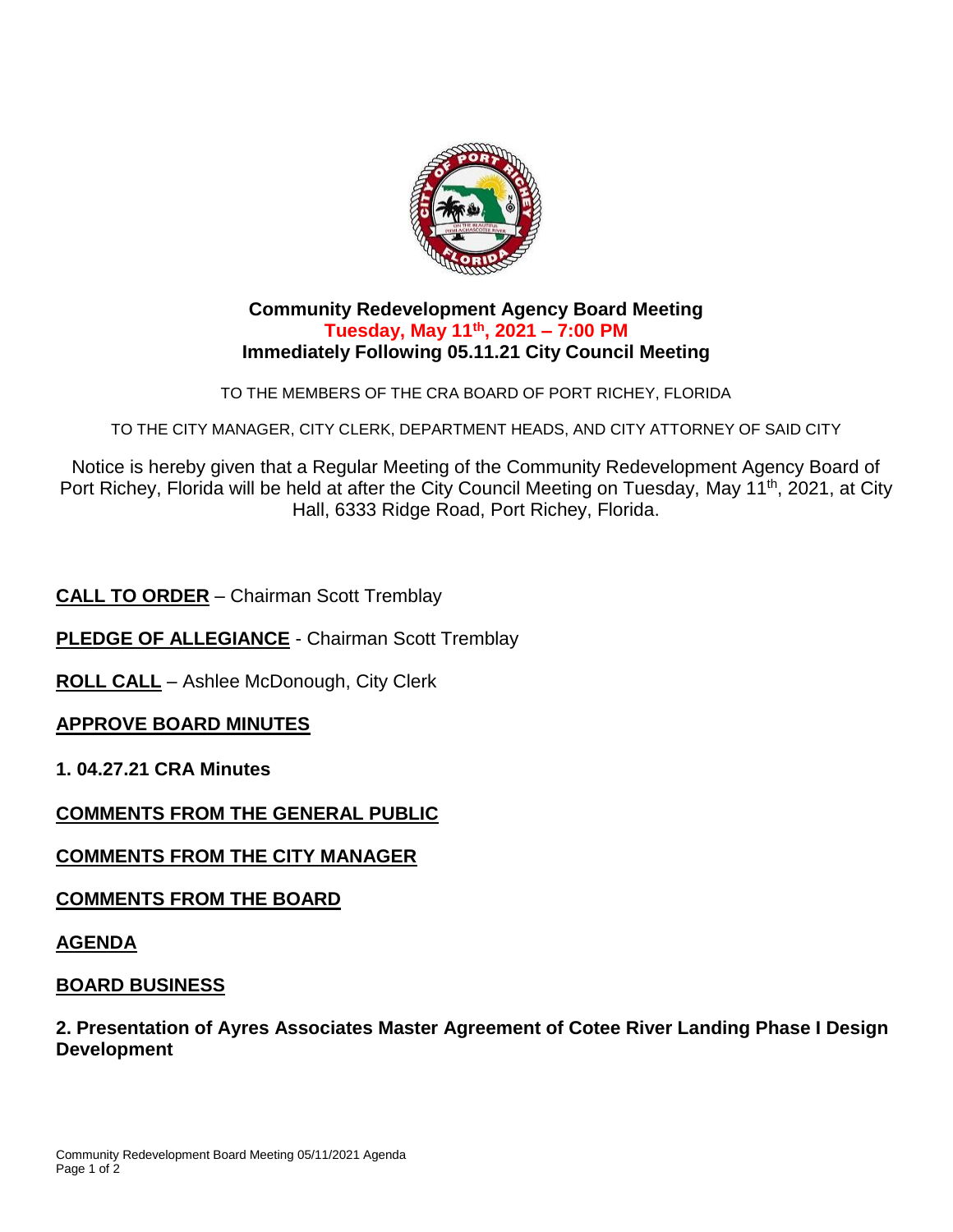## **OLD BUSINESS**

## **ADJOURN**

If a person decides to appeal any decision made by a board or council with respect to any matter considered at a meeting or hearing, he or she will need a record of the proceedings and may need to ensure that a verbatim record of the proceedings is made, which record includes the testimony and evidence upon which the appeal is to be based. Any person with a disability requiring reasonable accommodation in order to participate in this meeting should call 727-816-1900 Ext. 175 or fax a written request to 727-816-1916 with a twenty-four (24) hour notice.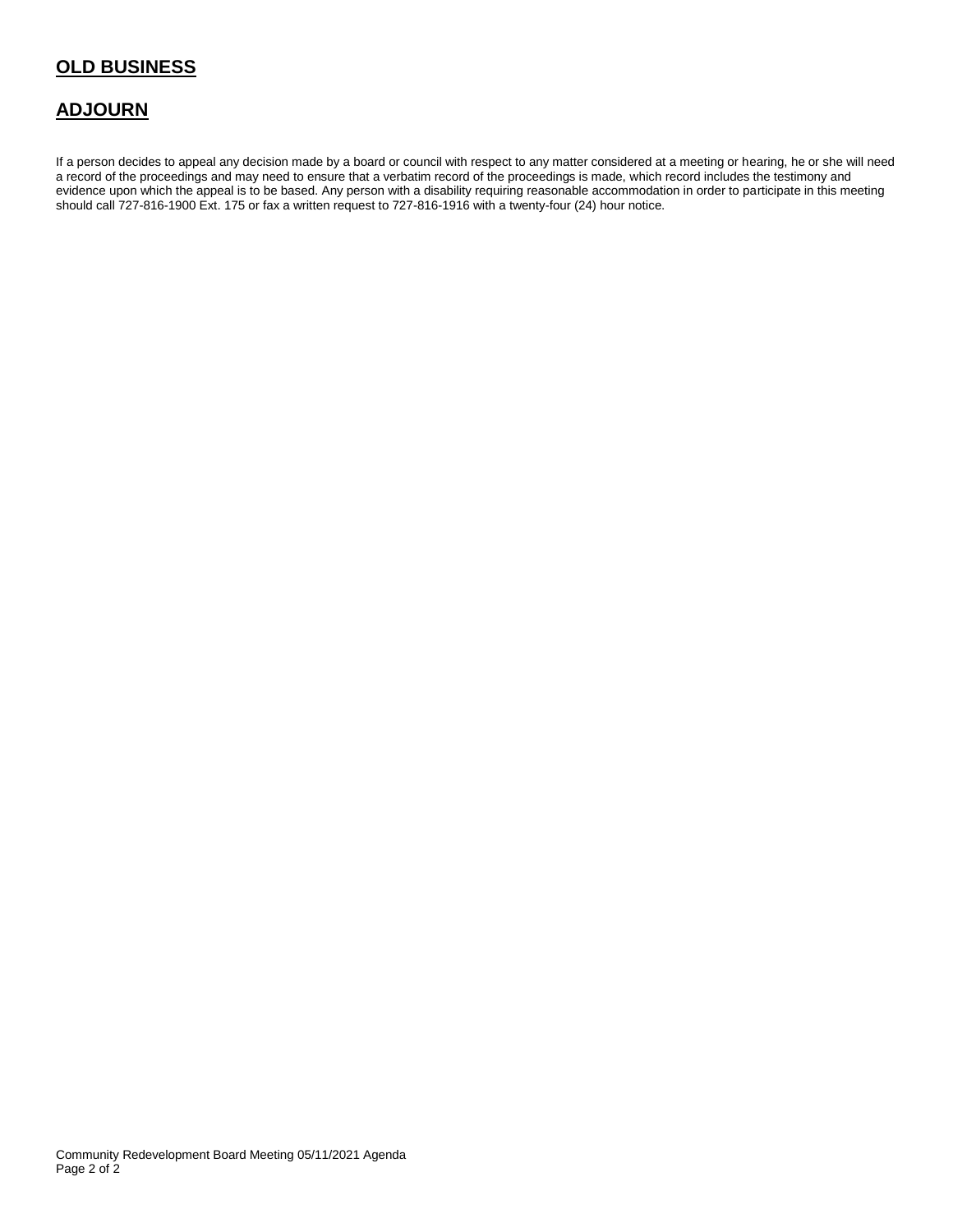**File Attachments for Item:**

## **1. 04.27.21 CRA Minutes**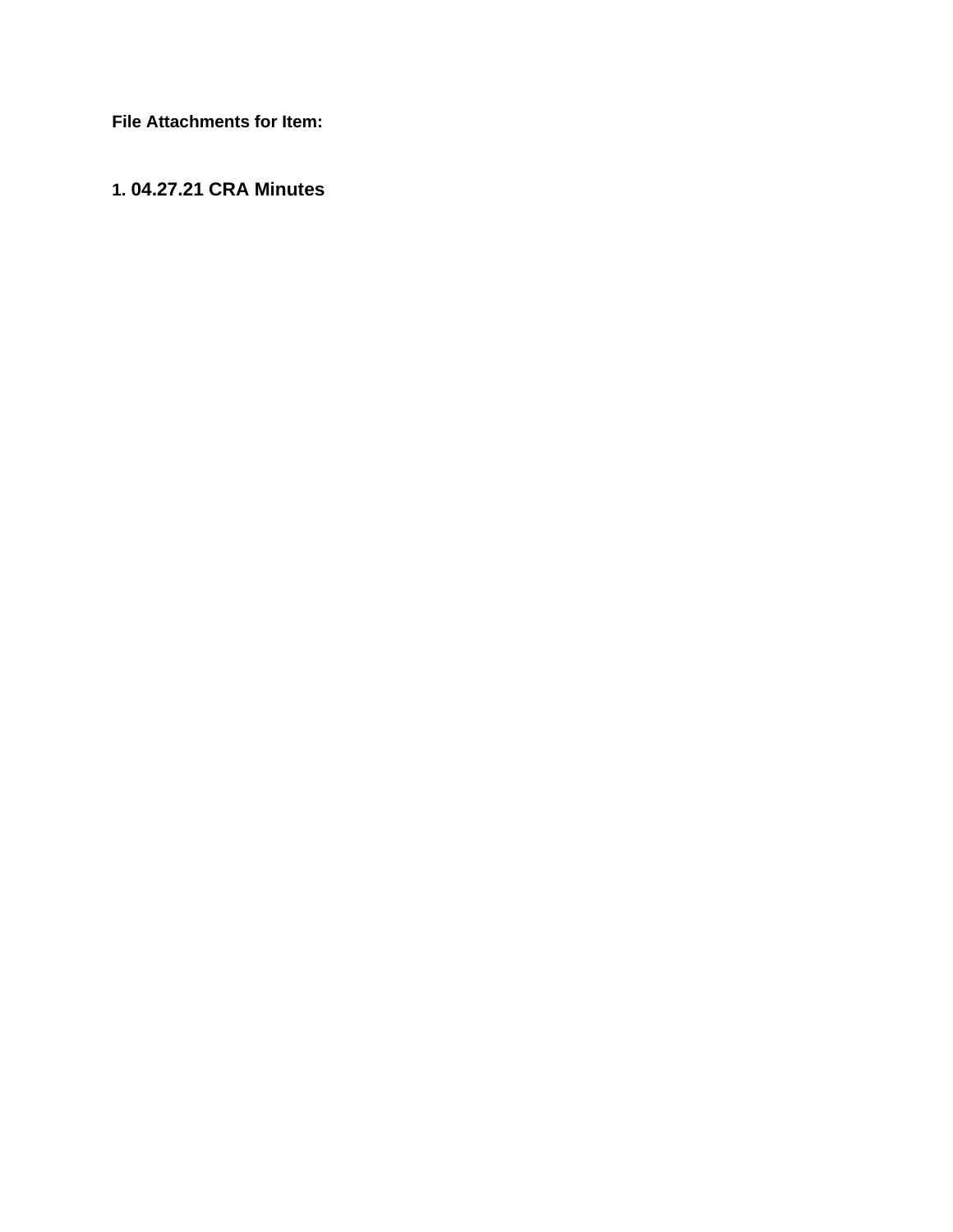

### **Community Redevelopment Agency Meeting Tuesday, April 27th, 2021 at 7:00 PM**

# **MINUTES**

**CALL TO ORDER** - Chairman Scott Tremblay

**PLEDGE OF ALLEGIANCE** - Mayor Scott Tremblay

**ROLL CALL** – Ashlee McDonough, City Clerk

### **PRESENT**

Chairman Scott Tremblay Member William Dittmer Member Jennie Sorrell Member Todd Maklary Member Tom Kinsella

## **APPROVE BOARD MINUTES**

## **1. 04.14.21 CRA Minutes**

A motion is made to approve the 04.14.21 Community Redevelopment Agency Meeting minutes.

The motion is made by Member Dittmer and seconded by Member Maklary. Voting Yea: Chairman Tremblay, Member Dittmer, Member Sorrell, Member Maklary, and Member Kinsella

### **ANNOUNCEMENTS**

No announcements at this time.

## **COMMENTS FROM THE GENERAL PUBLIC**

No comments from the general public at this time.

### **COMMENTS FROM THE BOARD**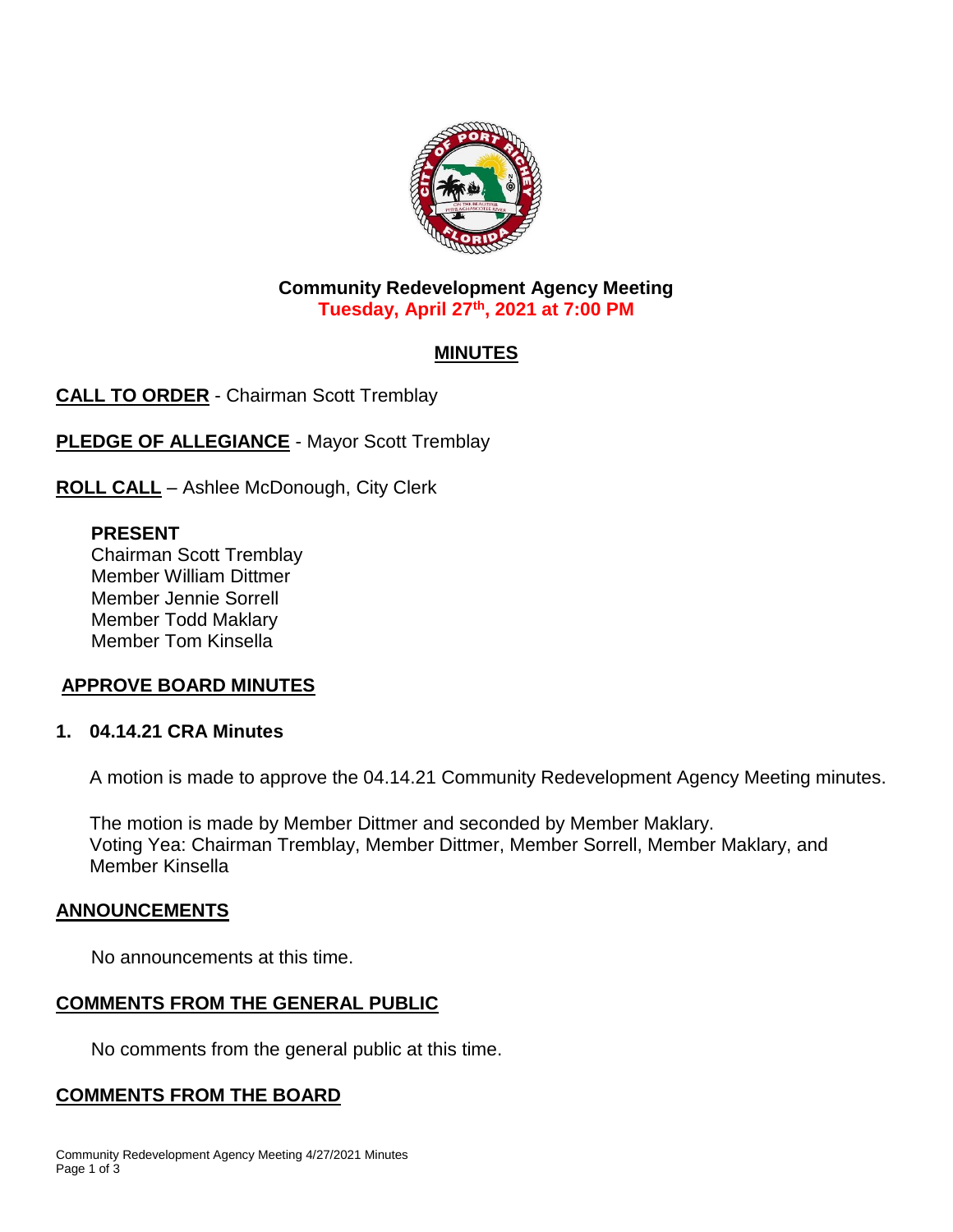No comments from the board at this time.

### **AGENCY BUSINESS**

### **2. Discussion and Presentation with Ayres Associates of Cotee River Landing Feasibility Study Financial Breakdown**

The City Manager introduced Chris Martin with Ayers Associates to give his presentation on the Cotee River Landing Project. Chris Martian introduced a Phase one preliminary estimate and probable construction cost of the Cotee River Landing project to the Board.

A motion is made to accept the Cotee River Landing proposal for the record.

The motion is made by Councilman Maklary and seconded by Vice Mayor Dittmer. Voting Yea: Chairman Tremblay, Member Dittmer, Member Sorrell, Member Maklary, and Member Kinsella.

Chris Martin informed the Board the Cotee River Landing project would be in two phases with a possible third. The first phase will focus mostly on safety enhancements including updated lighting, the one-way conversion, sidewalk connectivity, signage, and street markings. Phase two including the same type of improvements on Bayview Street from Catches to Cotee Avenue and the Bayview Street intersection. The third phase would focus on Bayview Street from Cotee Avenue to Treadway Boulevard also including Nicks park. Chris Martin informed the Board that Duke Energy has a program that will lease the lighting in the proposed areas and that Ayers Associates and Duke Energy can discuss further in detail with the Board at a later date. Member Dittmer advised on confirming with the Department of Transportation (DOT) for the closure of the northbound turn onto U.S. Highway 19 to help move forward with the one-way conversion. Member Dittmer expressed that if the City receives help from Duke Energy it would free up funds to use in other areas of the project. Chairman Tremblay expressed the importance of safety and is in favor of the phased plan also having the DOT help with the change in traffic flow, and propose helping financially with the cost. Member Sorrell asked if the southbound exit coming from Cotee Avenue will stay open. Chris Martin did advise yes it will be a southbound exit only and that **Rector** Engineering gave three redesigns and all three did not close the southbound exit. Member Kinsella advised that the one-way traffic change would have to wait for the DOT to move forward. Member Maklary stated the redesign would be in conjugation with the DOT and part of the permitting process. Chris Martin advised the Board that this proposal is a five-month design effort with completion in construction within one year.

Dave Muller; 5439 Bluepoint Drive: Requested the Board to consider removing where Treadway Drive extends to the Seaside Inn area from the proposed design due to possible new ownership, and that can it can be looked at again at a later date.

A motion is made to approve Ayers Associates to proceed with the design process.

The motion is made by Member Maklary and seconded by Member Dittmer. Voting Yea: Chairman Tremblay, Member Dittmer, Member Sorrell, Member Maklary, and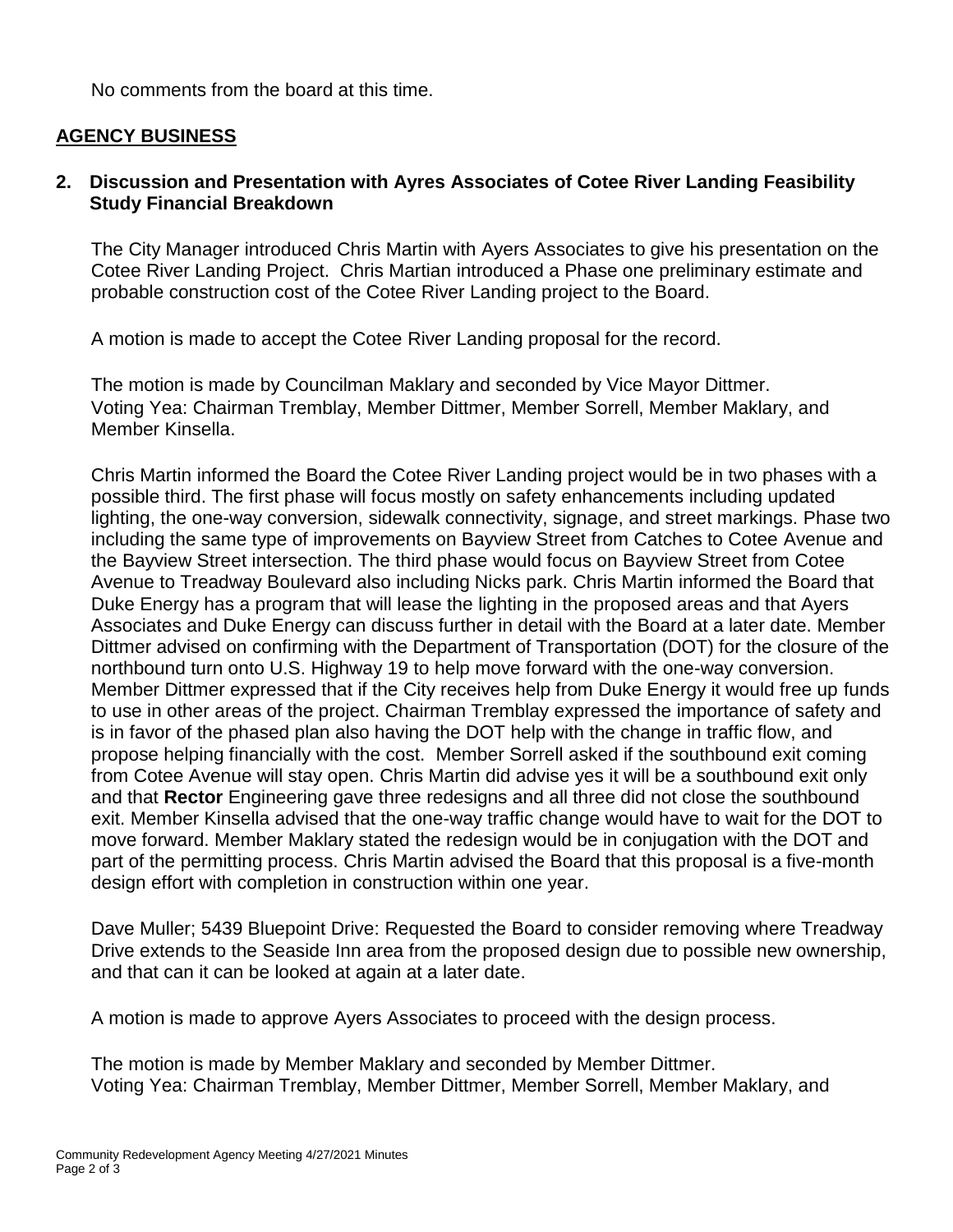## **ADJOURN**

A motion is made to adjourn the 04.27.21 Community Redevelopment Agency Meeting.

The motion is made by Member Sorrell and seconded by Member Maklary. Voting Yea: Chairman Tremblay, Member Dittmer, Member Sorrell, Member Maklary, and Member Kinsella.

**Submitted By:**

\_\_\_\_\_\_\_\_\_\_\_\_\_\_\_\_\_\_\_\_\_\_\_\_\_

\_\_\_\_\_\_\_\_\_\_\_\_\_\_\_\_\_\_\_\_\_\_\_\_\_

**Approved By;**